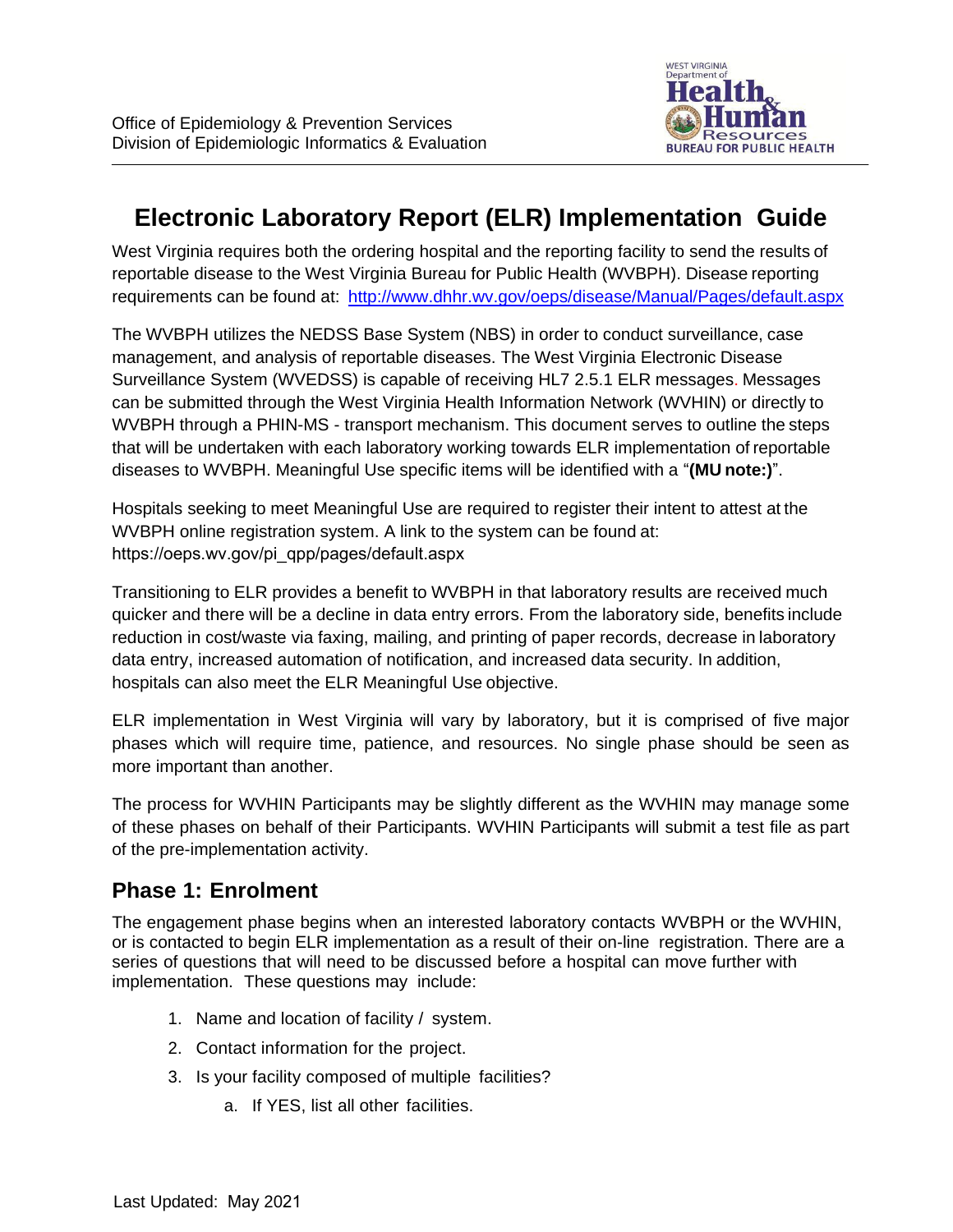

- b. If YES, will laboratory results be reported from one location or multiple locations? Identify the source of ELR messages.
- 4. Does your facility/system serve inpatient, outpatient, or both types of patients?
- 5. Are you interested in HL7 2.5.1 ELR messaging? (**MU note**: Hospital ELR implementation requires the transmission of HL7 2.5.1 compliant messages)
- 6. Name of EHR/LIS product, vendor, and version.
	- a. Does your EHR/LIS support LOINC and/or SNOMED?
	- b. **MU Note:** Is your EHR/LIS a certified MU product and/or certified for ELR?
		- i. If NO**,** when do you anticipate having a certified EHR/LIS?
- 7. What secure data transport mechanism do you currently have in place?
	- a. Note: the WVEDSS only supports going through WVHIN or PHIN-MS secure transport mechanisms
- 8. **MU Note:** Has your facility started their reporting period for a stage of Meaningful Use?
	- a. If YES, what stage and when did you start?
	- b. If NO, when do you anticipate starting?

In addition to the questions, the initial dialogue will also discuss:

- 1. Sharing of contact information for key personnel responsible for ELR implementation on both the WVBPH and laboratory side.
- 2. Implementation Guides: WV utilizes the HL7 2.5.1 specification spreadsheet for Electronic Laboratory Reporting.
- 3. WVBPH will also ask for:
	- a. A list of what diseases will be reported via ELR.
	- b. An estimate on total volume by month or year.
	- c. List of LOINC and SNOMED codes.
		- i. LOINC and SNOMED codes will be reviewed by WVBPH staff to ensure that codes are appropriate for transmission to WVEDSS.
		- ii. **MU Note:** LOINC and SNOMED are required, local codes will not be accepted
	- d. Quality assurance method in which the laboratory will ensure that all laboratory results expected to be submitted are submitted via ELR. For every ELR received, we must receive a full validation copy of the lab report and for every lab report we must receive an ELR.
		- i. WVBPH will need the name and contact information for the person responsible for sending validation copies.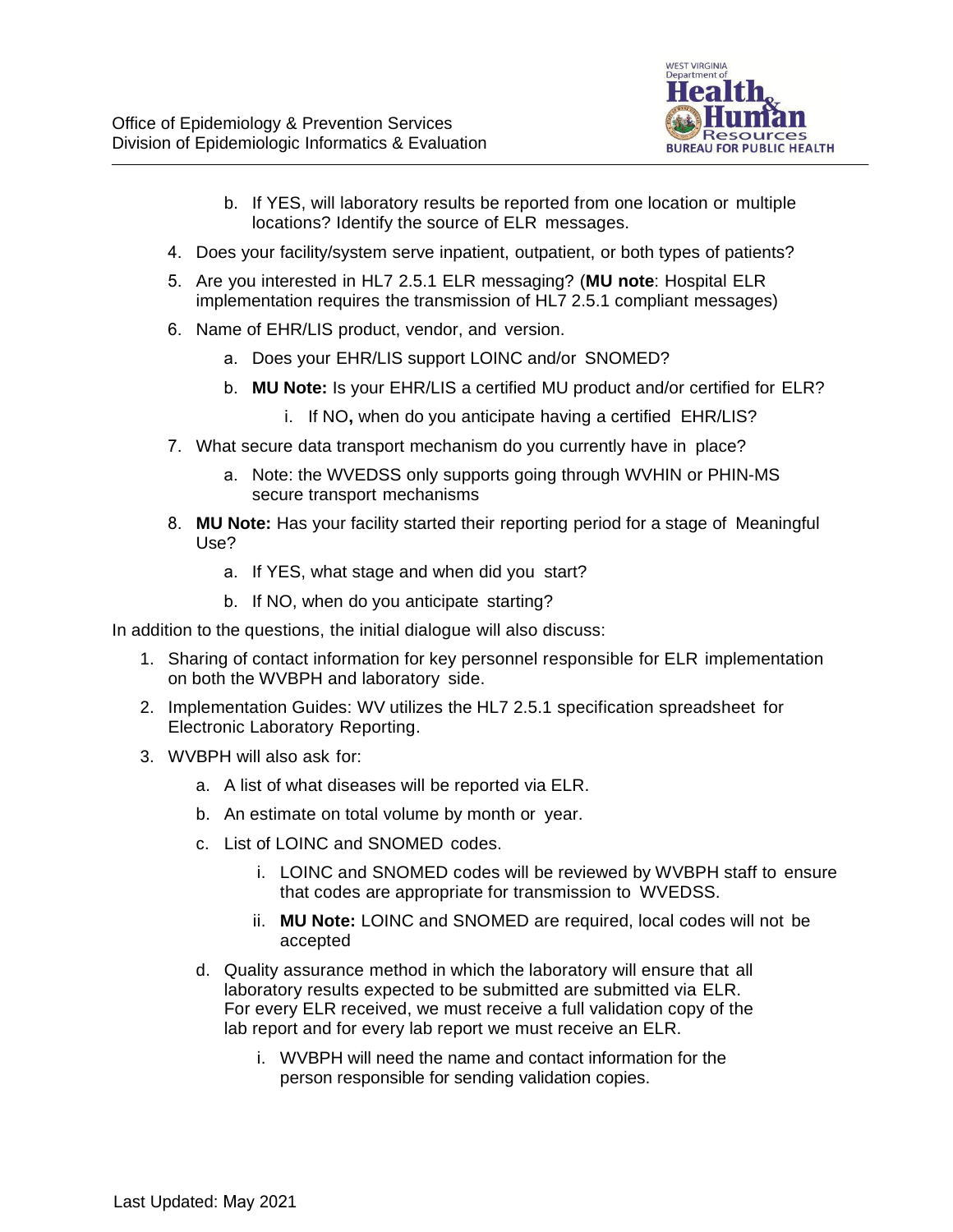

### **Phase 2: Connectivity**

Phase 2 begins once all elements from Phase 1 are collected. In Phase 2, WVEDSS asks laboratories to test the connection between the EHR/LIS and the WVEDSS. West Virginia only supports connection through WVHIN or PHIN-MS.

PHIN-MS is free and can be obtained from the CDC at

[http://www.cdc.gov/phin/tools/PHINms/installation.html a](http://www.cdc.gov/phin/tools/PHINms/installation.html)nd support is also offered via the PHIN help desk at 800-532-9929 or [phintech@cdc.gov.](mailto:phintech@cdc.gov) Please note that a certificate required for PHIN-MS expires annually and will need to be replaced, WVBPH ELR coordinator will assist in this action. WVHIN Participants will use MLLP + VPN. Certificates are not required.

WV requires that laboratories test their HL7 2.5.1 message via the CDC Message Quality Framework (MQF) or the National Institute of Standards and Technology (NIST) tools. The MQF tool can be accessed at: https://[www.cdc.gov/phin/index.html](https://phinmqf.cdc.gov/) and NIST via [http://hl7v2-elr-testing.nist.gov/mu-elr/.](http://hl7v2-elr-testing.nist.gov/mu-elr/) West Virginia prefers that any identified errors are resolved or discussed prior to submitting a test message, along with sending the actual error report.

Once a PHIN-MS or WVHIN connection is set up at the laboratory and any errors with HL7 are corrected, the connection will be tested by a transmission of an HL7 message (with de-identified data) to the WVEDSS.

**(MU Note:** For the purposes of on-going submission, WV considers the MU ELR objective met when messages are successfully received through WVHIN or PHIN-MS, then validated and processed by the WVEDSS.)

# **Phase 3: Testing**

Phase 3 starts once the connection between WVEDSS and the laboratory has been established. The primary purpose of the Testing Phase is to verify that the HL7 messages meet content and implementation guide criteria. CURRENT METHODS OF REPORTING WILL CONTINUE (i.e. fax or mail) until completion of Phase 4 – Production. The testing process may continue for 2-4 weeks and will not end until all issues identified are resolved.

Below we outline the main steps that will occur during this phase.

- 1. Test messages that are sent from the laboratory can be test cases found on the NIST site [http://hl7v2-elr-testing.nist.gov/mu-elr/ u](http://hl7v2-elr-testing.nist.gov/mu-elr/)nder the 'Context-based Validation' selection in the menu bar, "stock" test messages which have been used during testing with other states/partners with de-identified 'live' messages, or see Appendix A. The HL7 content should be identical to a "real" laboratory result with the exception that patient data are deidentified. A corresponding fax should also be sent to the WVEDSS staff person assigned.
	- a. Messages that are successfully consumed by WVEDSS will be checked against the paper result to ensure that all required information is available via ELR.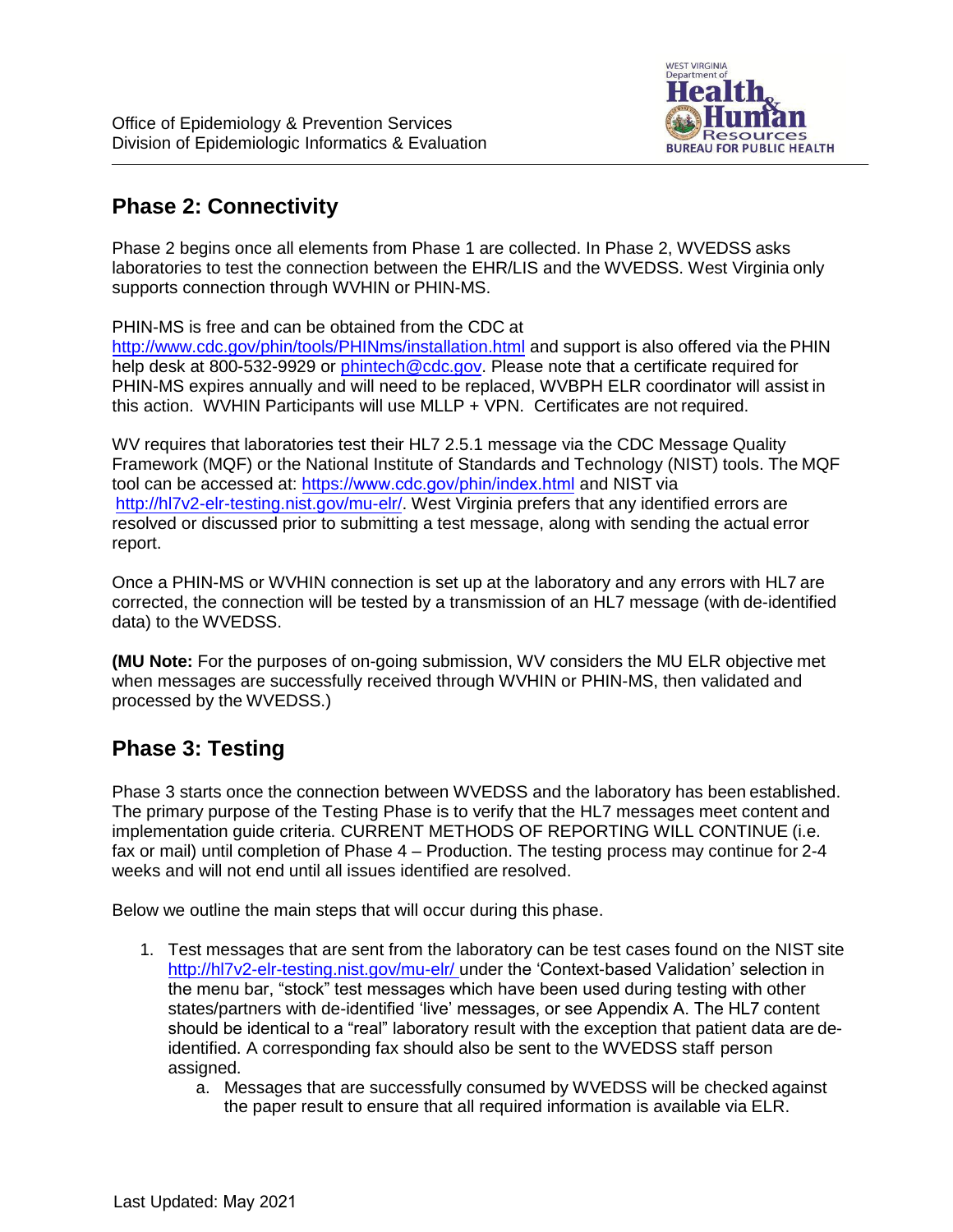

- 2. If the message fails to be consumed by the WVEDSS, the laboratory will be notified with the errors and assistance offered to resolve the issue if necessary/possible.
- 3. Lab results will also be reviewed to ensure that clinical information being presented is applicable to the disease.
	- a. While it is understood that all types of laboratory results that will be submitted to WVEDSS in Phase 4 cannot be accounted for in Phase 3, ensuring that clinical content is accurate should decrease the time spent in Phase 4.

#### **Phase 4: Production**

Phase 4 is divided into two stages: Parallel Production and Live Production.

Parallel Messaging starts when ELRs are sent to the WVEDSS Production Environment, while still sending paper laboratory results. The messages in this phase will contain actual patient demographic data and correspond to actual laboratory test results that are being reported to WVEDSS in real-time.

Parallel Production will be an ongoing process for 2-3 months. During this stage, paper laboratory results will continue to be submitted for each corresponding ELR. As in Phase 3, WVBPH staff will compare the paper laboratory results with those received electronically for content, accuracy, and completeness. West Virginia anticipates Parallel Production will be in place for 2-3 months before discussing shutting off paper reporting. The timeline is dependent on: the types of laboratory results verified, volume of anticipated laboratory results, and frequency of errors reported during Phase 4.

Live Production begins when WVEDSS determines that all issues with incoming ELRs during the Parallel stage have been resolved **and** there has been a minimum of 2 weeks of Parallel Production without any errors.

#### **Phase 5: Maintenance**

Once Phase 4 has been completed, the laboratory will have successfully transitioned to ELR reporting. Thereafter, the laboratory will be expected to notify WVEDSS of any changes to codes, HL7 message structure, addition/deletion of ELR for a disease, etc. Any changes that are determined to have a significant impact on ELR will require that some aspect of reporting will revert to Phase 4 of the guide and need to be tested and validated before changes can be implemented.

# **Contact Information**

If you have questions please contact: Brittany Toler at **brittany.a.toler@wv.gov** and ELRonboarding@inductivehealth.com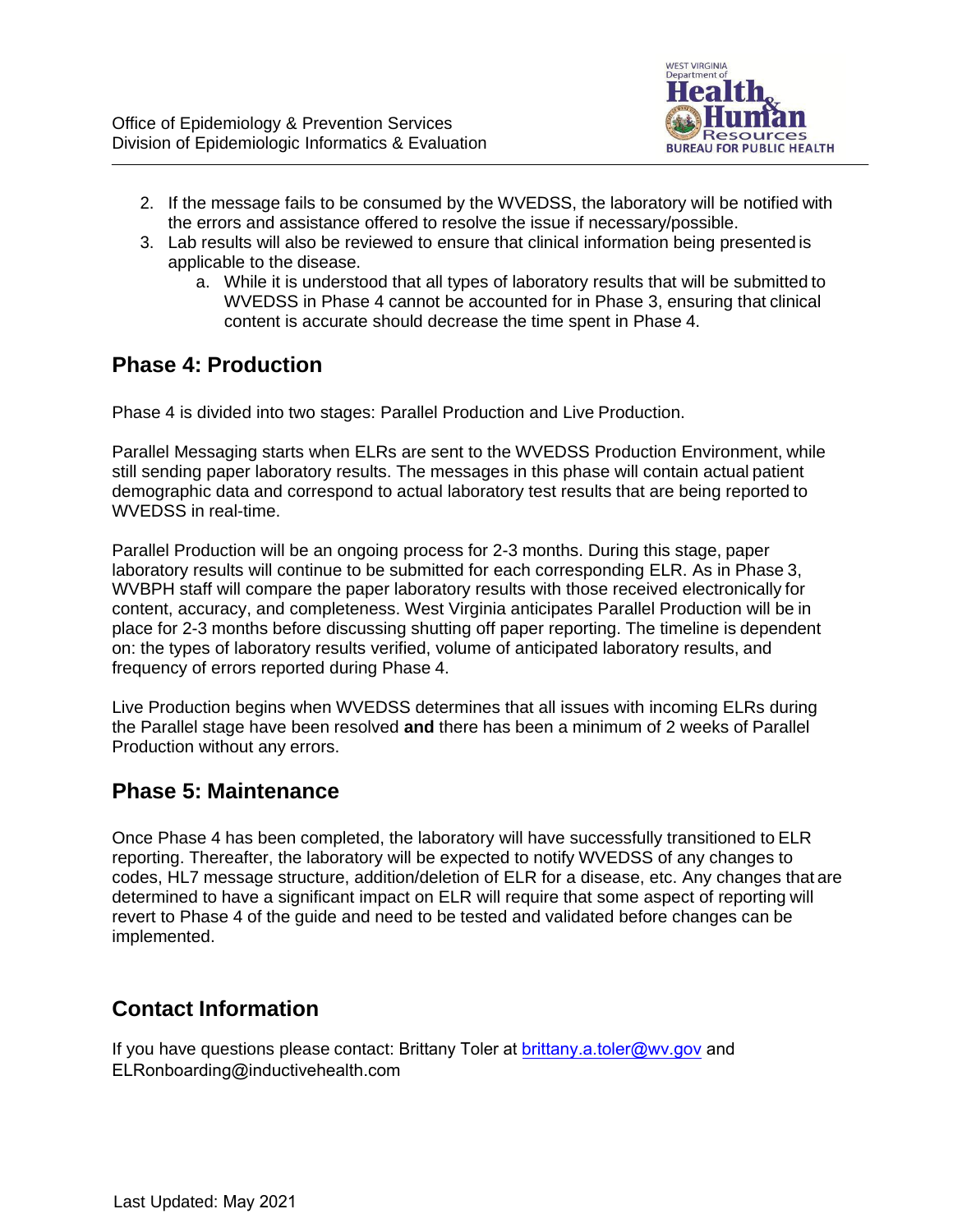

# **Appendix A.**

#### **Tests and Findings for ELR Structural Validation**

The following are different test scenario results that can be used to create HL7 messages for testing.

- 1) Order: Bacterial identification Specimen: sputum Finding: AFB 3+ positive smear. Finding: Culture on same specimen identified *M. avium* Finding: Sensitivity testing reveals sensitivity to Rifampin 1 ug/m
- 2) Order: Viral Hepatitis A,B,C or Acute Hepatitis Panel Specimen: blood Finding: Detected Corrected finding: Not detected
- 3) Ordered: Bacterial culture Specimen: stool Finding: identified *Salmonella* (If lab does further speciation/typing please provide as much of the following information as the lab has the ability to determine, and present it as results from your lab would be presented: *S. enterica* subspecies *enterica* serovar Typhi.)
- 4) Order: *Borrelia burgdorferi* IgM Ab Specimen: blood Finding: EIA positive for *Borrelia burgdorferi*. Western blot band pattern P41, P 39, P23.
- 5) Ordered: Shiga-like toxin 1 (STX1) gene by probe Specimen: stool Finding: Detected Corrected finding: Not detected
- 6) Ordered: Ova and parasite Specimen: stool Finding: *Giardia lamblia*
- 7) Ordered: Prenatal panel Specimen: blood Finding: HIV positive by DNA PCR Finding: Reagin Ab titer in serum by RPR of 1:128